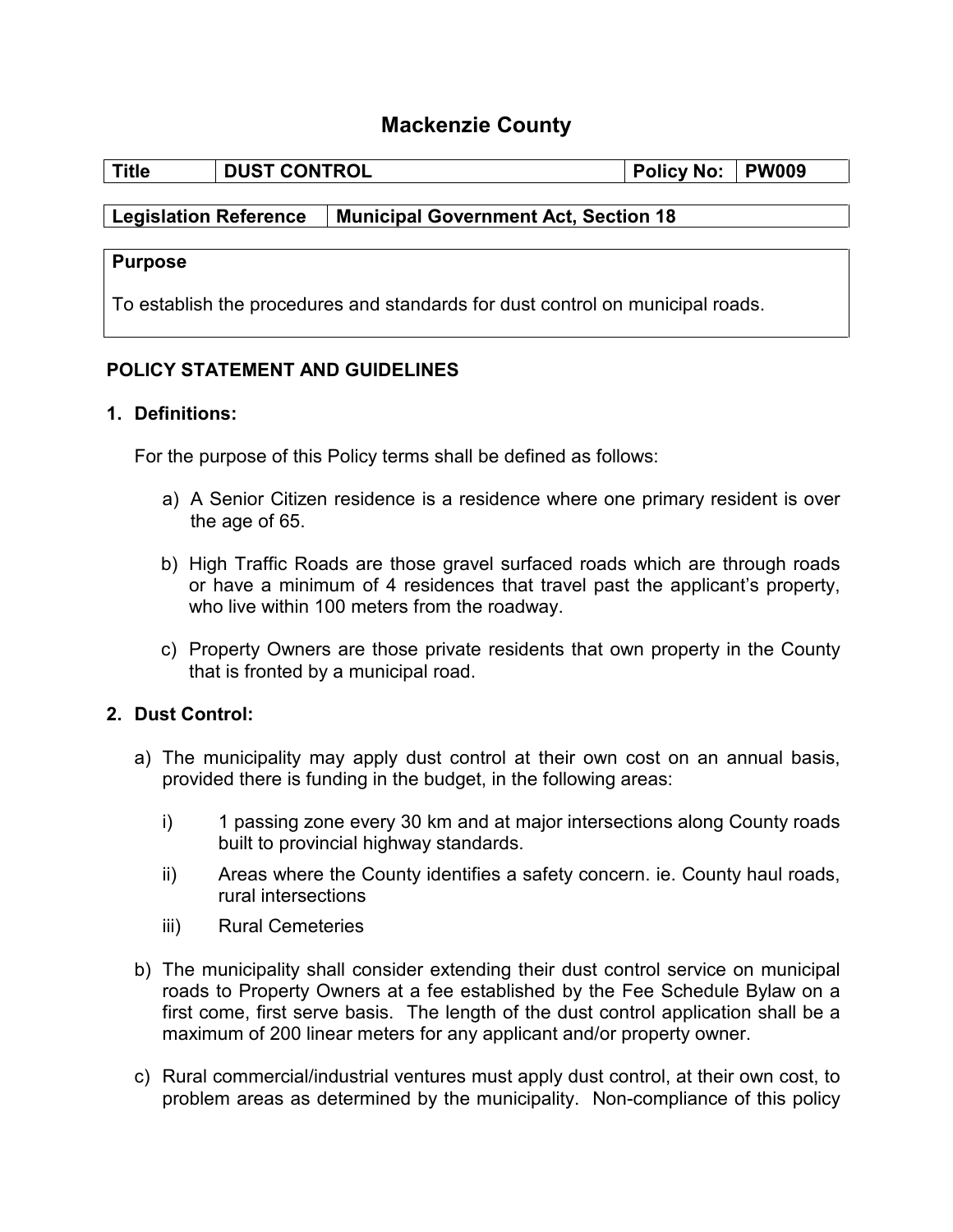shall result in the area being serviced by the municipality on a full cost recovery basis.

# **3. Type of Dust Control Application**

- a) Unless approved otherwise, the municipality's dust control agents shall be applied once in late spring. The application rate shall be as determined by the municipality.
- b) The municipality shall consider the impact on the environment and the financial resources available when it chooses dust control agents. Dust control agents must be approved by the appropriate government agency and be used in accordance with any relevant regulations and specifications.
- c) The municipality may authorize petroleum companies to spread oily by-products on municipal roads provided that
	- (i) the petroleum company has authorization from Alberta Environmental Protection, and other appropriate government agencies,
	- (ii) the application can be coordinated with municipal road maintenance programs, and
	- (iii) the application will not negatively impact the road.
- d) The municipality may authorize private residents to apply dust control on municipal roads adjacent to their property, as outlined in the application forms.

#### **4. Advertising and Application Process**

- a) A notice in the local newspaper annually in December shall advise the ratepayers of this policy, its costs, and the procedure to have a dust control product applied on a road.
- b) Application forms will be accepted from January 1 to April 1 annually.
- c) After April 1 annually, ratepayers may purchase dust control product from the municipality, subject to availability, at full cost recovery for self-application. Dust control product fees are based on the fee established by the Fee Schedule Bylaw.

|          | <b>Date</b> | <b>Resolution Number</b> |
|----------|-------------|--------------------------|
| Approved | 2000-09-05  | 00-489                   |
| Amended  | 2002-05-07  | 02-314                   |
| Amended  | 2003-06-12  | 03-387                   |